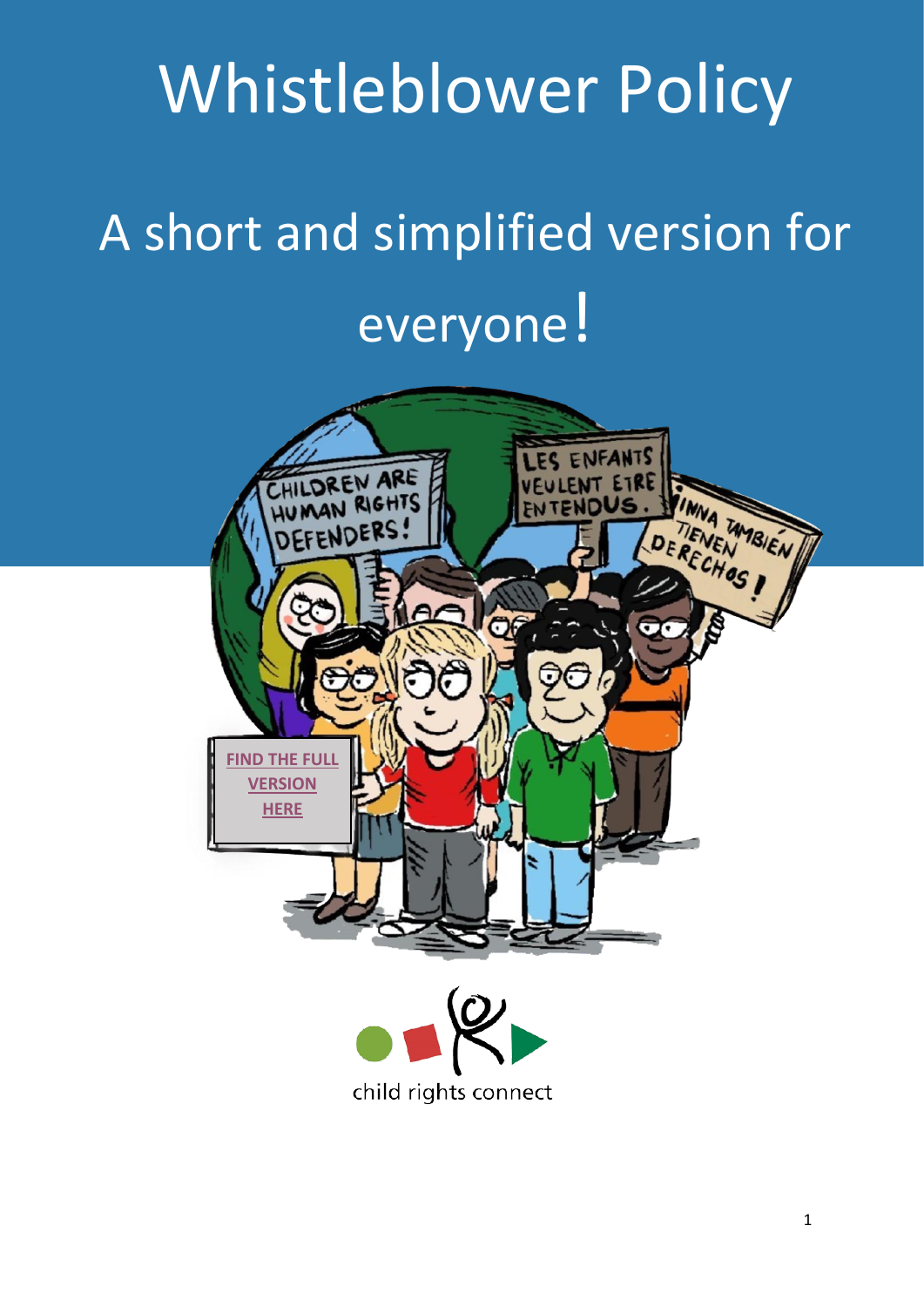

#### **Introduction – What is this Policy all about?**

All adults working with Child Rights Connect (CRCnct) (staff, consultants, interns, volunteers and members of its Executive Committee), which we will refer to as the 'CRCnct Team', are expected to always follow **human rights standards**, regulations, and laws that apply to the organisation, and the organisational policies (such as CRCnct's [Child Safeguarding Policy and Procedure,](https://www.childrightsconnect.org/wp-content/uploads/2021/08/crcnct-child-safeguarding-policy-procedure.pdf) [Anti-Corruption](https://www.childrightsconnect.org/wp-content/uploads/2021/08/crcnct-anti-corruption-policy.pdf)  [Policy,](https://www.childrightsconnect.org/wp-content/uploads/2021/08/crcnct-anti-corruption-policy.pdf) and thi[s Whistleblower Policy\)](https://www.childrightsconnect.org/wp-content/uploads/2021/08/crcnct-whistleblower-policy.pdf).

The organisation has **zero tolerance** for any behaviour that does now follow these standards, laws and policies, and has set up this **Whistleblower Policy** to encourage and let anyone (adults and children) to report a **suspected violation**.

CRCnct encourages **anyone** (adults and children) to report in case of a suspected violation. It commits to make this process safe for the Whistleblower (the person raising a concern or complaint).

**What are human rights standards?** Human rights are things you are allowed to be, to do or to have because you are human. For example, everybody has the right to life, the right to food and shelter, the right to work, the right to education, and the right to freedom of expression. **Human rights standards** are in place to help make sure everyone can enjoy their rights fairly and equally.

ľ



#### **Some helpful words to know**

| <b>Suspected violation</b>            | A reasonably held belief that someone has failed to meet human<br>rights standards, applicable laws, and CRCnct policies.                                                                                                                                                                                                                                                                                      |
|---------------------------------------|----------------------------------------------------------------------------------------------------------------------------------------------------------------------------------------------------------------------------------------------------------------------------------------------------------------------------------------------------------------------------------------------------------------|
| Whistleblower                         | A child or adult reporting a suspected violation.                                                                                                                                                                                                                                                                                                                                                              |
| <b>Best interests of the</b><br>child | It means that people should always think about how any decisions they make will have<br>an impact on a child or group of children.                                                                                                                                                                                                                                                                             |
| Acting in 'good faith'                | Any person reporting a suspected violation is expected to act in good faith. Acting in<br>good faith means to act honestly and with good intentions. That means that any person<br>who thinks that someone in the CRCnct Team has failed to comply with human rights<br>standards, CRCnct organisational policies and the laws and policies it must be in line with,<br>must have a good reason to believe so. |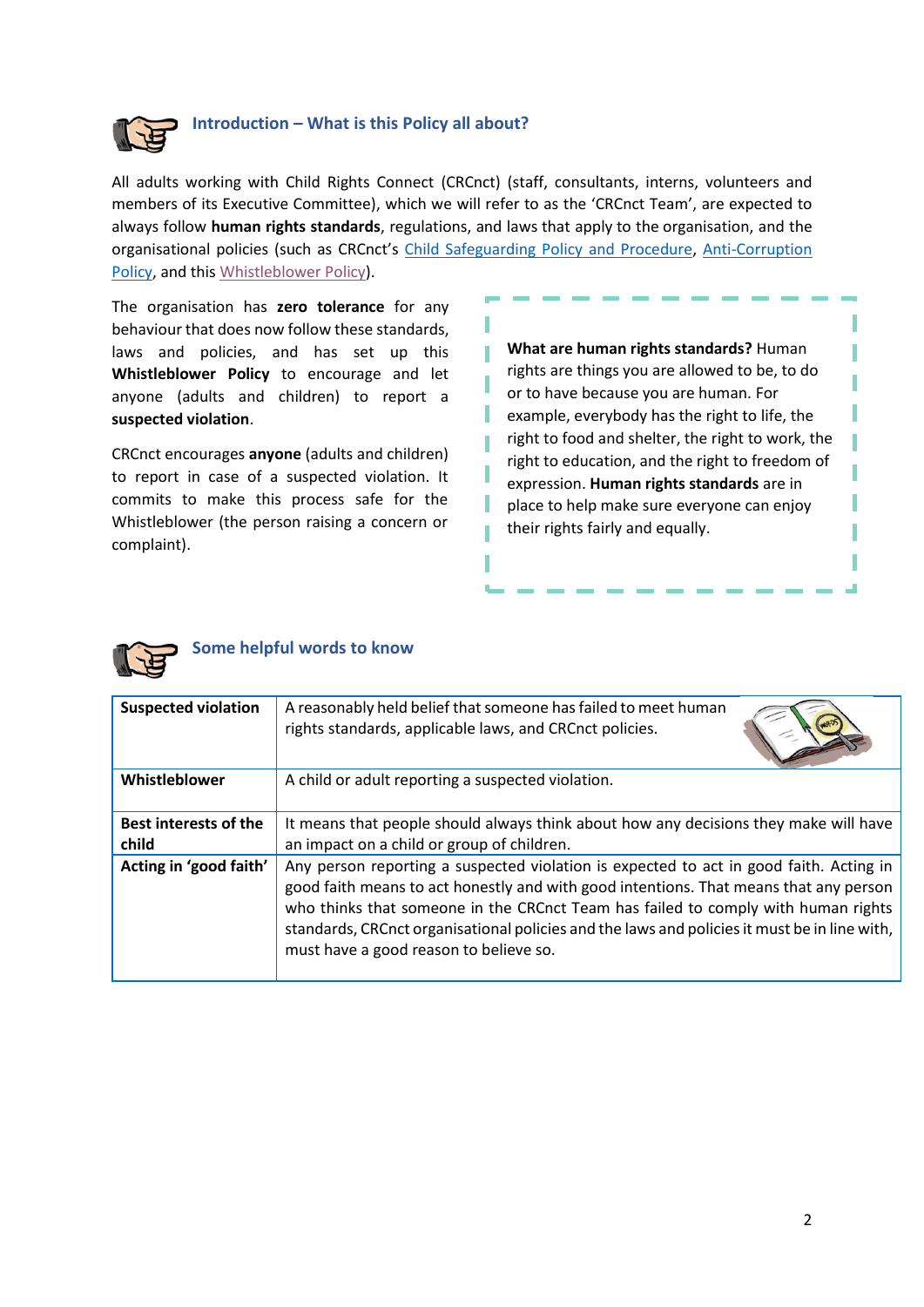

## **Who should know about and apply the Whistleblower Policy?**

- 1. CRCnct staff (see [here](https://www.childrightsconnect.org/organisation/) to meet them!), consultants, interns and volunteers
- 2. Members of the CRCnct Executive Committee (se[e here!](https://www.childrightsconnect.org/organisation/#executive-committee))
- 3. Network members (see [here!](https://www.childrightsconnect.org/member-network/)) and partners of CRCnct
- 4. CRCnct service providers (for example, IT)
- 5. Anyone participating in CRCnct activities including children.



### **How to report a suspected violation?**

CRCnct has established a reporting process to allow anyone, including those **outside** of the CRCnct Team, to report a suspected violation **within** the CRCnct Team. Reporting can be anonymous; this means you do not have to share your identity.



If there are some questions in the form that you feel uncomfortable answering, you do not have to answer them.

**Note:** Every form is automatically deleted on the website database once sent to the person responsible for dealing with the complaint.

There is a reporting form for adults, you can find it [here.](https://www.childrightsconnect.org/whistleblowing-form/)



**The next page shows what happens when a report is sent using the link above.**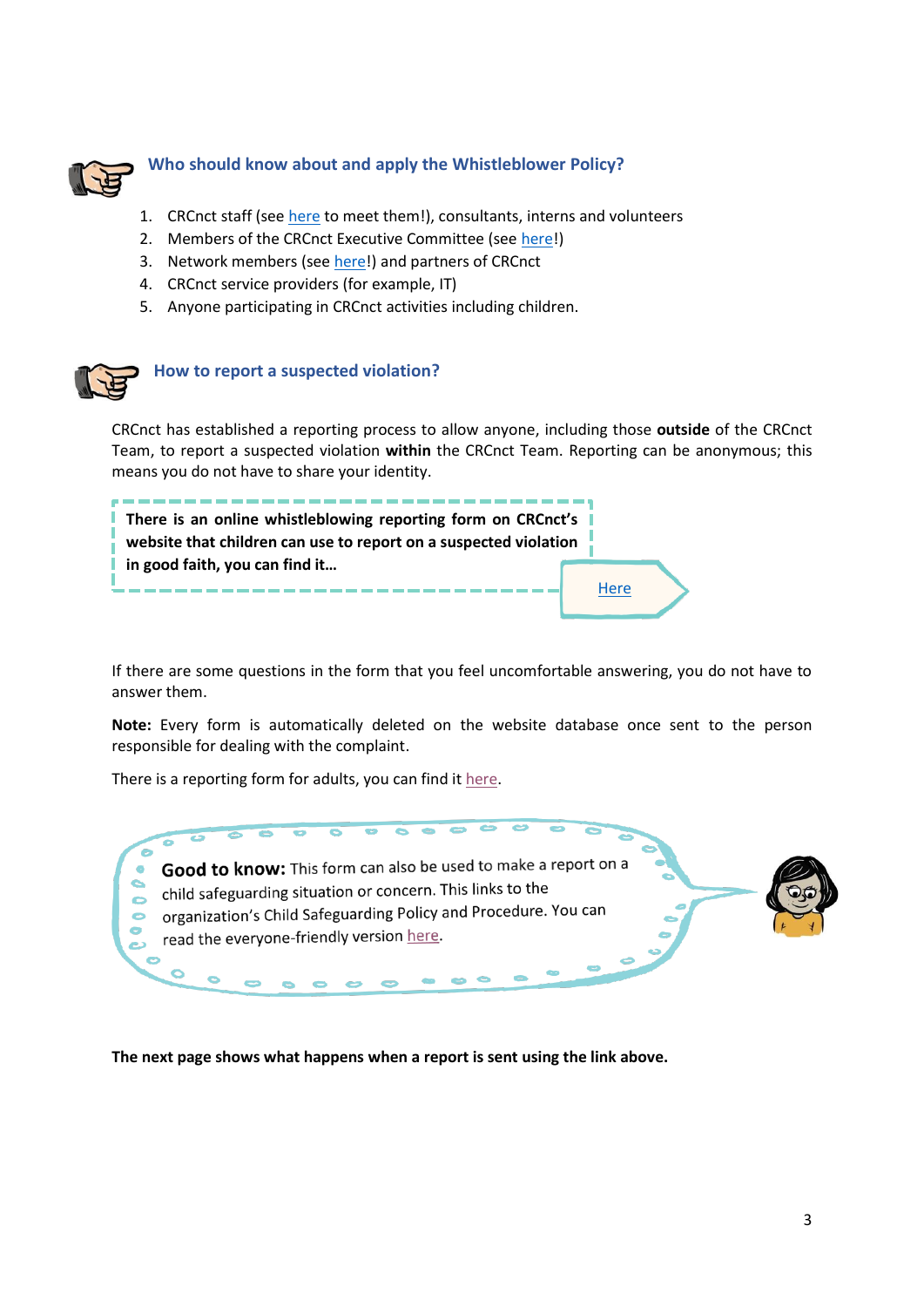

#### **Reporting process**

Don't worry about paying too much attention to this chart! It's just here in case you are interested in knowing more about what happens once a report is received.